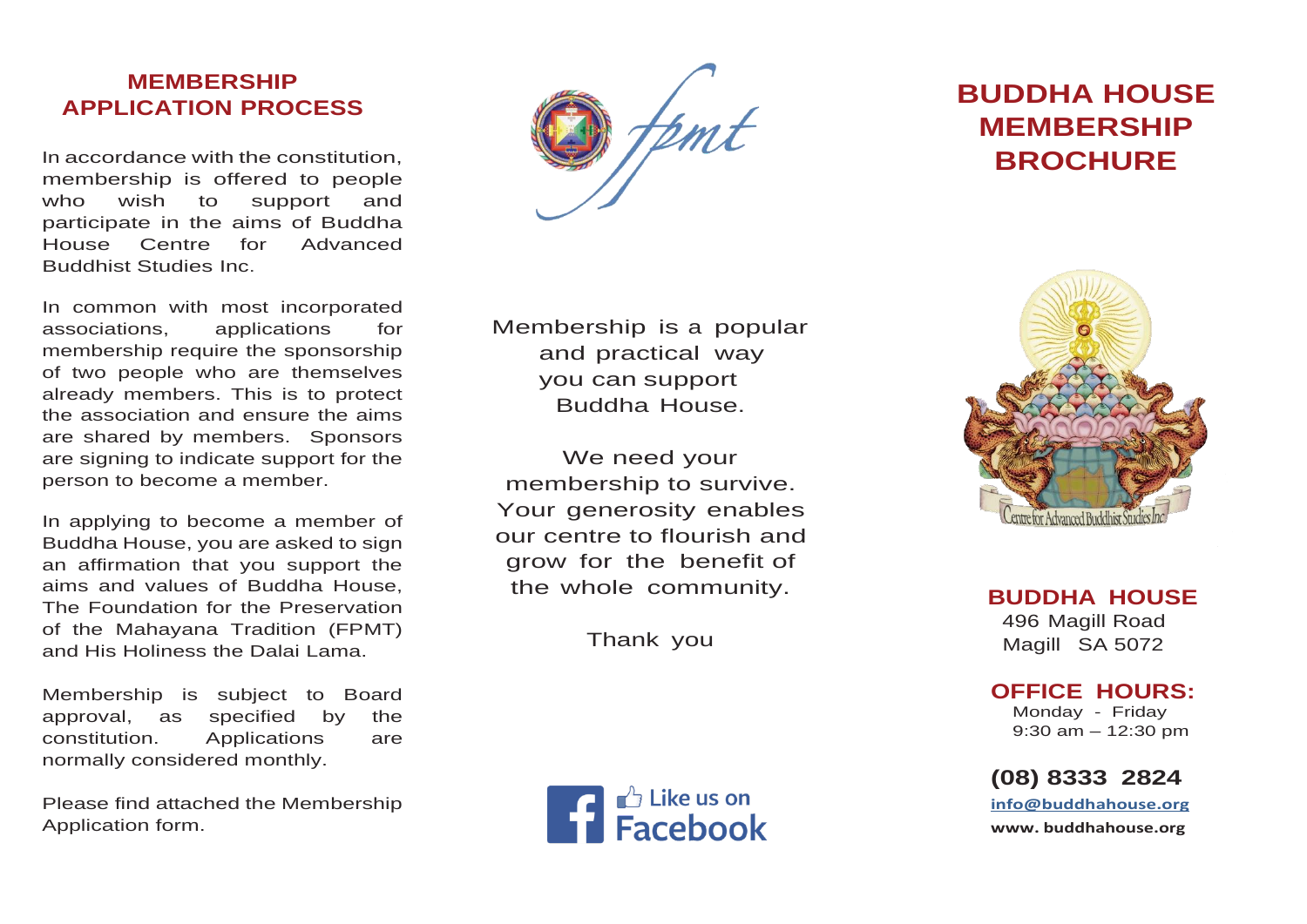## **MEMBERSHIP OPTIONS**

All memberships are annual commitments, whether paid yearly or monthly. We will send you a reminder a month before the renewal date.

## **GOLDEN BODHISATTVA MEMBERSHIP**

\$960 per year (\$80 per month)

You will enjoy:

- All regular Tuesday & Thursday te a ching classes including those given by visiting teachers
- All Meditation sessions
- Sunday Afternoon talk sessions with Gen Dondrub
- Participation in strategic planning meetings
- All the Lotus Membership benefits

## **SILVER BODHISATTVA MEMBERSHIP**

\$600 per year (\$50 per month)

You will enjoy:

- All regular Tuesday & Thursday teaching classes including those given by visiting teachers
- All the Lotus Membership benefits

## **LOTUS MEMBERSHIP**

Waged \$180 per year Concession \$120 per year

You will enjoy:

- A Membership Welcome Package
- Borrowing rights to t he Buddha House library
- Reduced facility fees at teachings, workshops, and retreats
- 10% discount off all purchases from the Buddha House Gift Shop
- The right to vote and stand for office at the Annual General Meeting



# **MEMBERSHIP OPTIONS FOR MEDITATORS**

#### **EARTH- SEA-SKY**

Waged \$260 per year Concession \$195 per year

You will enjoy:

- Unlimited Meditations per week at BH
- 10% Gift Shop Discount
- Borrowing rights to the Library
- Right to vote at AGM

#### **SERENITY**

Waged \$155 per year Concession \$120 per year

You will enjoy:

- 1 Meditation session per week at BH
- 10% Gift Shop Discount
- Borrowing rights to the Library
- Right to vote at AGM

## **GRATITUDE**

\$100 per year

You will enjoy:

- Unlimited live streamed Meditations per week from BH Facebook
- 10% Gift Shop Discount
- Borrowing rights to the Library
- Right to vote at AGM